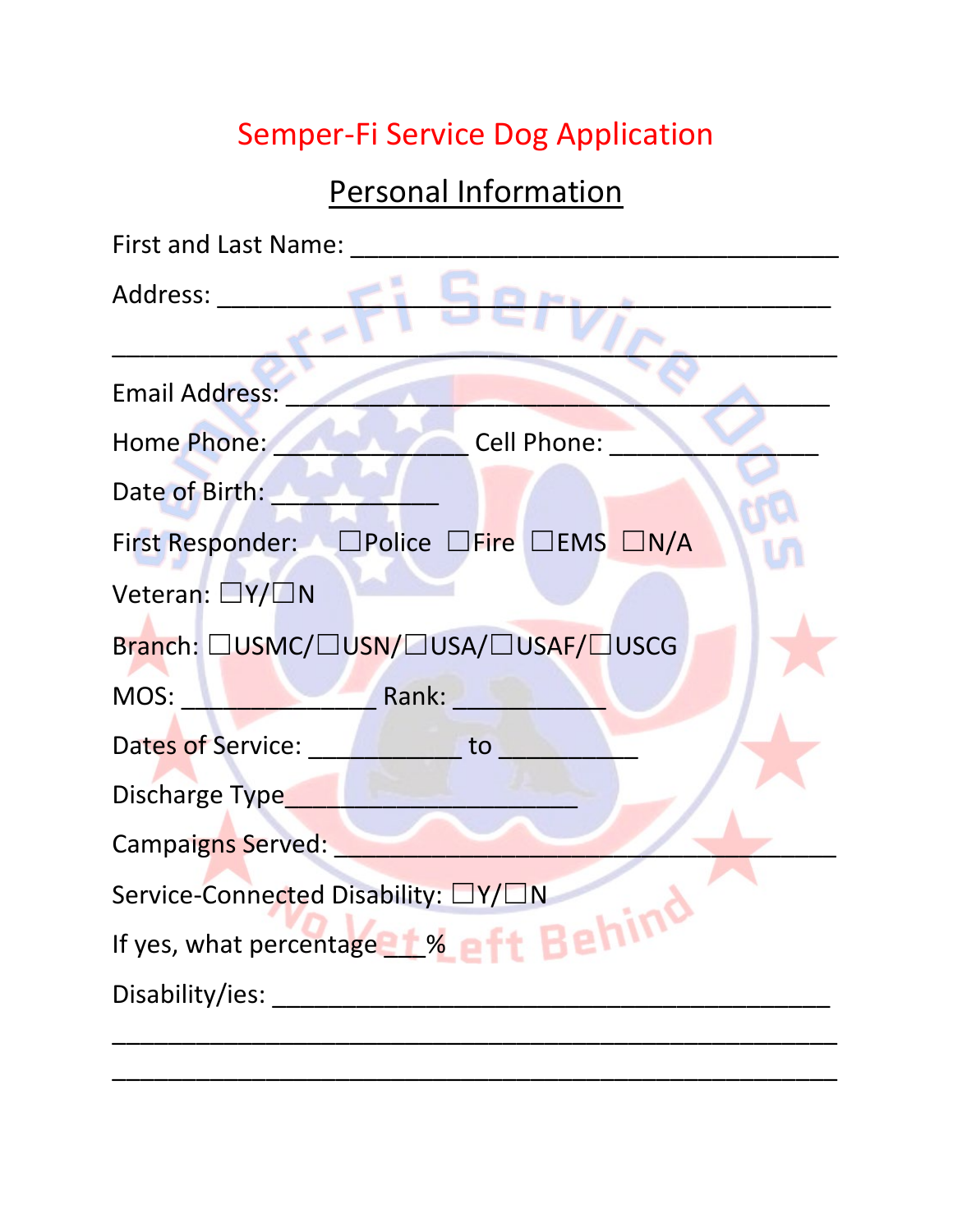### Assistance requested: □ Service Dog/ □ Emotional Support Animal

If a service dog, what tasks do you need the dog trained to do?

How did you hear about us? Have you ever been convicted of a crime? DY/DN If yes, explain Do you drink? □Y/□N How often do you drink? + | aft Rehin How much do you drink per week? Have you ever used illegal drugs? □Y/□N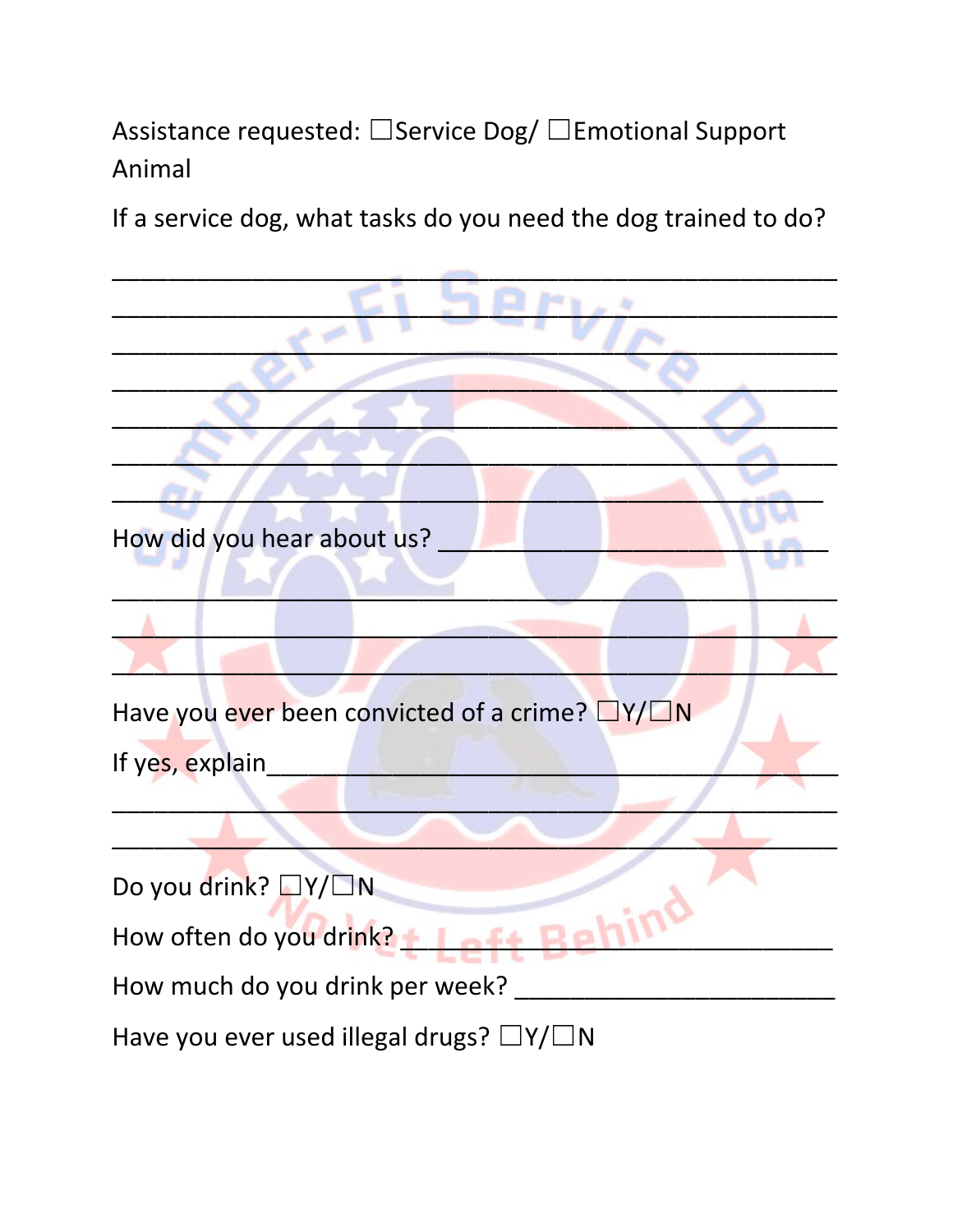If yes, what substance and when was the last time. \_\_\_\_\_\_\_\_\_\_\_\_

\_\_\_\_\_\_\_\_\_\_\_\_\_\_\_\_\_\_\_\_\_\_\_\_\_\_\_\_\_\_\_\_\_\_\_\_\_\_\_\_\_\_\_\_\_\_\_\_\_\_\_\_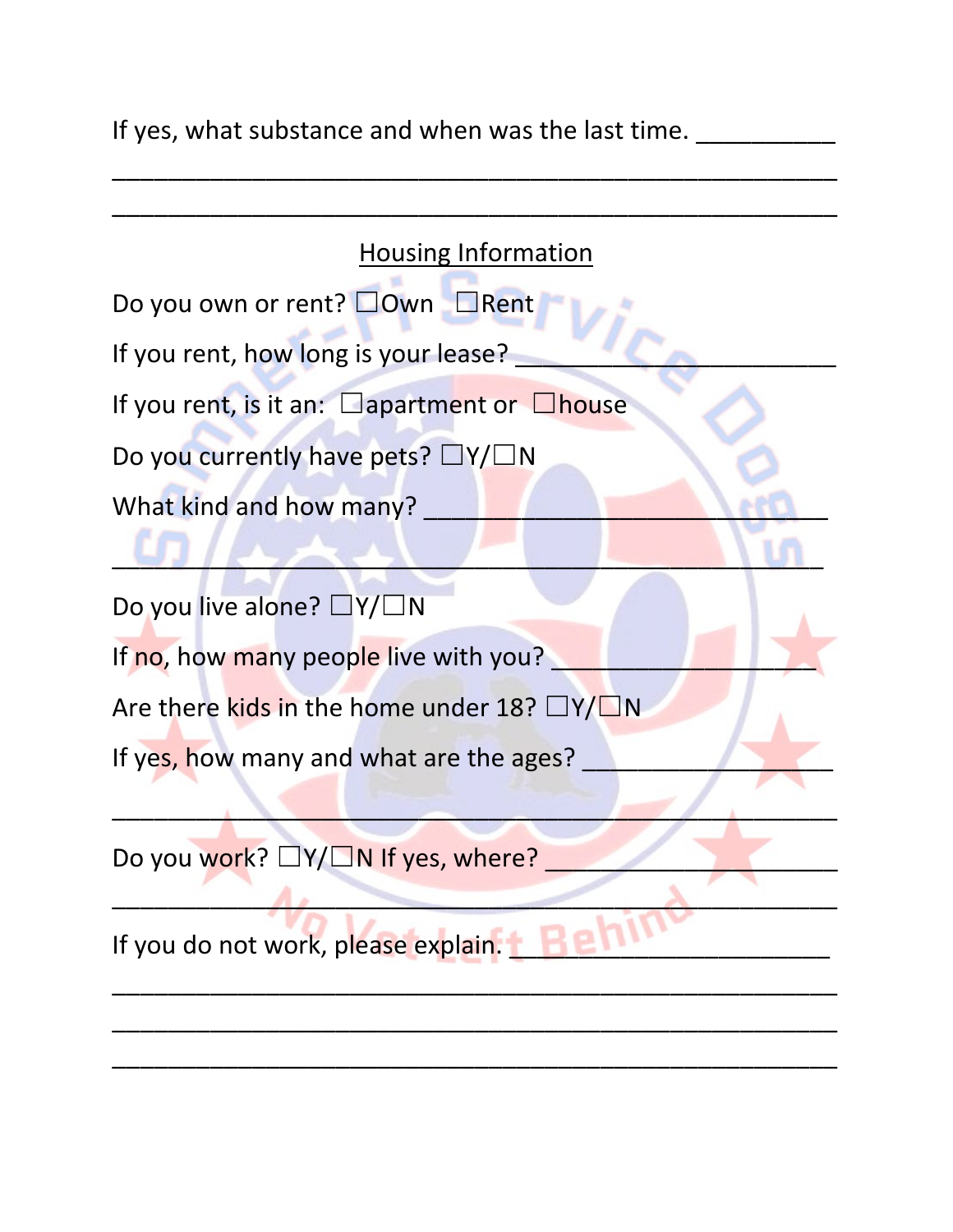Please tell us why a Service Dog or Emotional Support Animal would be beneficial for you.



 $\Box$ I verify that the above information is accurate and truthful.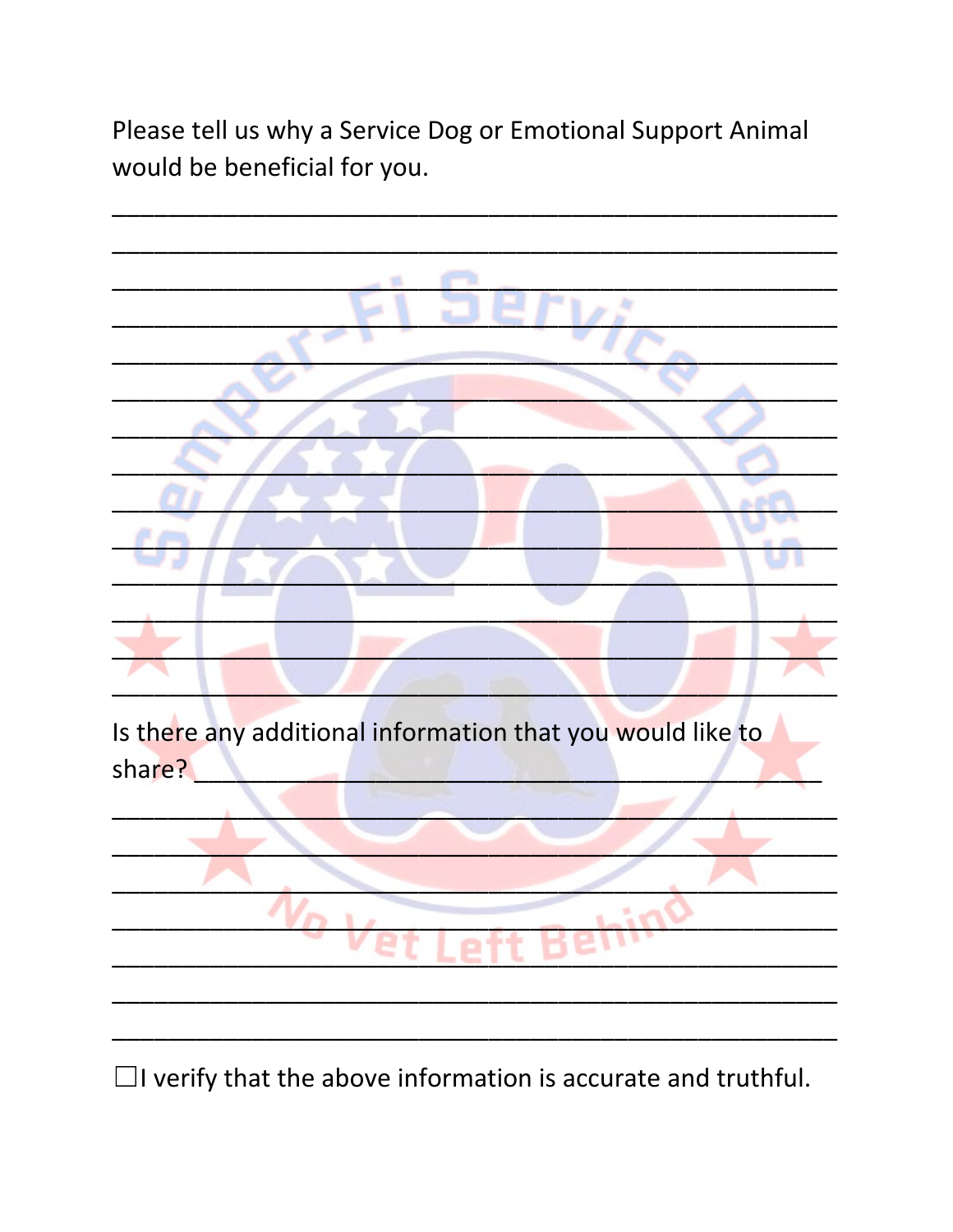

**Semper-Fi Service Dogs, LLC 12650 Orange Blvd West Palm Beach, Florida 33412**

**561-255-4900 561-370-8684**

# **Semper Fi Service Dogs Liability Waiver and Release**

| $\mathbf{NAME:}$                                                                                                                                                                                                                                                                                                                                                                                                       | <b>REFERRED BY:</b>                   |                                                                                                                       |  |
|------------------------------------------------------------------------------------------------------------------------------------------------------------------------------------------------------------------------------------------------------------------------------------------------------------------------------------------------------------------------------------------------------------------------|---------------------------------------|-----------------------------------------------------------------------------------------------------------------------|--|
| ADDRESS: NORTH                                                                                                                                                                                                                                                                                                                                                                                                         |                                       |                                                                                                                       |  |
| CITY: A PARTICULAR CITY:                                                                                                                                                                                                                                                                                                                                                                                               | <b>STATE: ZIP CODE:</b>               |                                                                                                                       |  |
| <b>EMAIL ADDRESS:</b>                                                                                                                                                                                                                                                                                                                                                                                                  |                                       |                                                                                                                       |  |
| <b>HOME PHONE:</b>                                                                                                                                                                                                                                                                                                                                                                                                     | <b>CELL PHONE:</b>                    |                                                                                                                       |  |
|                                                                                                                                                                                                                                                                                                                                                                                                                        |                                       |                                                                                                                       |  |
| *If you do not have a dog that will be trained at this time, please skip*                                                                                                                                                                                                                                                                                                                                              |                                       |                                                                                                                       |  |
| DOG'S NAME:                                                                                                                                                                                                                                                                                                                                                                                                            |                                       | <b>EXAMPLE BREED: A PARTICIPATE OF A PARTICIPATE OF A PARTICIPATE OF A PARTICIPATE OF A PARTICIPATE OF A PARTICIP</b> |  |
| <b>DOG'S AGE:</b>                                                                                                                                                                                                                                                                                                                                                                                                      |                                       | DOB: SEX: □M □ F SPAY/NEUTERED: □Y □N                                                                                 |  |
|                                                                                                                                                                                                                                                                                                                                                                                                                        |                                       |                                                                                                                       |  |
| THIS IS FOR BASIC OBEDIENCE TRAINING CLASSES                                                                                                                                                                                                                                                                                                                                                                           |                                       |                                                                                                                       |  |
| As a participating veteran in the Semper Fi Service Dog program, <i>I agree to attend</i><br>the training classes a minimum of twice a week for instruction on how to train my                                                                                                                                                                                                                                         | service dog.                          |                                                                                                                       |  |
| Class Fee: \$100 - waived Start Date:                                                                                                                                                                                                                                                                                                                                                                                  |                                       |                                                                                                                       |  |
|                                                                                                                                                                                                                                                                                                                                                                                                                        | Location: A schedule will be provided |                                                                                                                       |  |
|                                                                                                                                                                                                                                                                                                                                                                                                                        |                                       |                                                                                                                       |  |
| I, (Owner's Name)<br>Legal owner of, (Dog's Name)<br>Dog program, do hereby waive and release Semper Fi Service Dogs, LLC or any<br>related entities to this program from any and all liabilities of any nature. At no<br>time will Semper Fi Service Dogs, LLC or the instructor of the class be liable or<br>responsible for the actions of myself, my dog or any other person who<br>accompanies me to the classes. |                                       |                                                                                                                       |  |

| <b>Owner's Signature:</b> | Date: |
|---------------------------|-------|
|                           |       |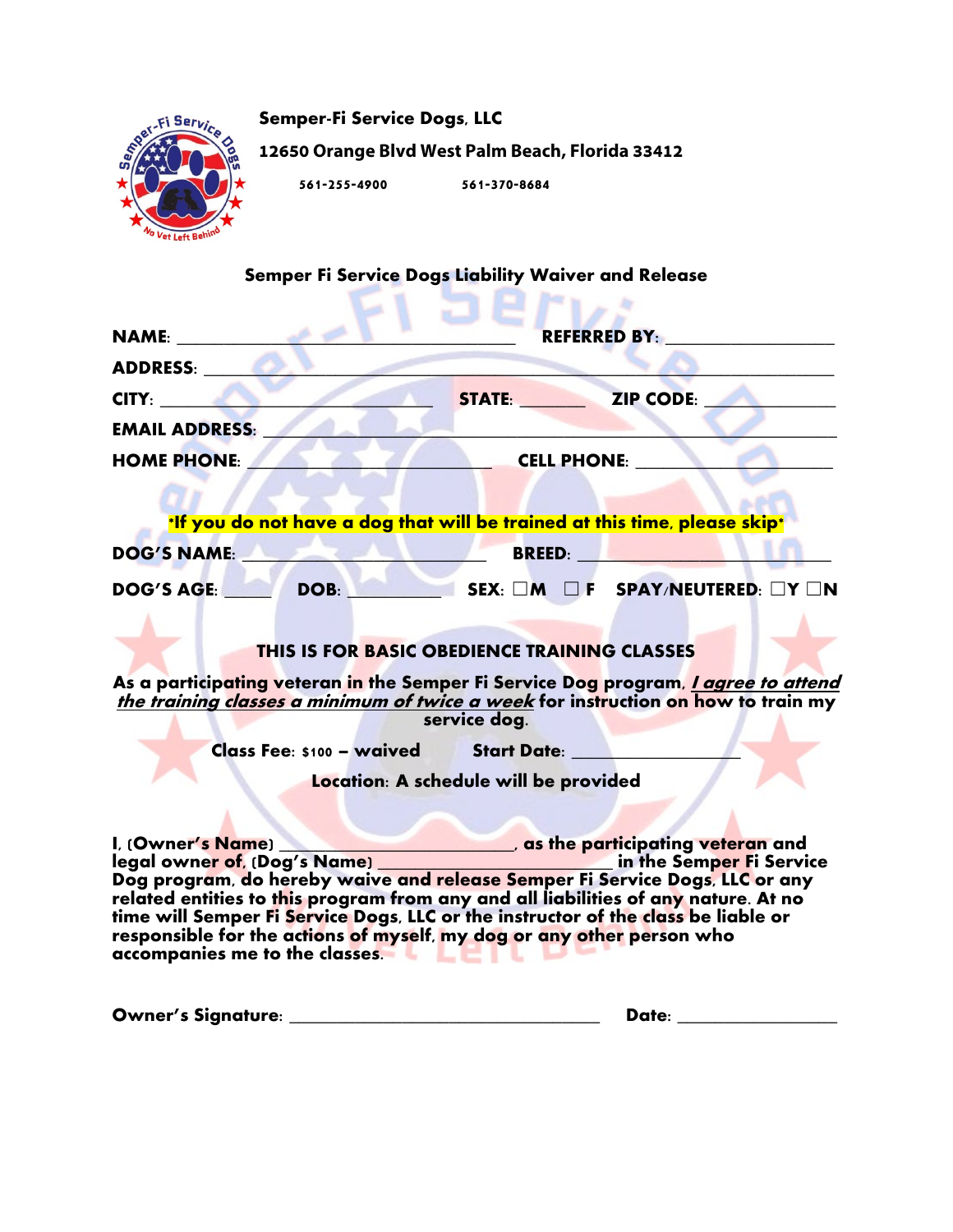

Semper Fi Service Dogs, Inc. A Florida Not-For-Profit Organization

Media Consent Form and Release for Myself and/or My Service Dog

I, **I, and the set of the set of the set of the set of the set of the set of the set of the set of the set of the set of the set of the set of the set of the set of the set of the set of the set of the set of the set of th** \_\_\_\_\_\_\_\_\_\_\_\_\_\_\_\_\_\_\_\_\_\_\_\_\_\_(name of Service Dog), grant Semper Fi Service Dogs, Inc., (SFSD) and their officers, board members, agents, representatives and associates the absolute right and permission to use photographic portraits, pictures, digital images or videotapes of myself and/or my Service Dog, or in which myself and/or my Service Dog may be included in whole or part, or reproductions thereof in color or otherwise for any lawful purpose whatsoever, including but not limited to use in any SFSD publication, materials or on the SFSD websites, without payment or any other consideration.

I hereby waive any right that I may have to inspect and/or approve the finished product or the copy that may be used in connection therewith, wherein a likeness of myself and/or my Service Dog appears, or the use to which it may be applied.

I hereby release, discharge, and agree to indemnify and hold harmless the SFSD and their officers, board members, agents, representatives and associates from all claims, demands, and causes of action that myself or my Service Dog have or may have by reason of this authorization or use of myself or my Service Dogs photographic portraits, pictures, digital images or videotapes, including any liability by virtue of any blurring, distortion, alteration, optical illusion, or use in composite form, whether intentional or otherwise, that may occur or be produced in the taking of said images or videotapes, or in processing tending towards the completion of the finished product, including publication on the internet, in brochures, or any other advertisements or promotional materials.

I represent that I am at least eighteen (18) years of age and am fully legally competent to sign this Release.